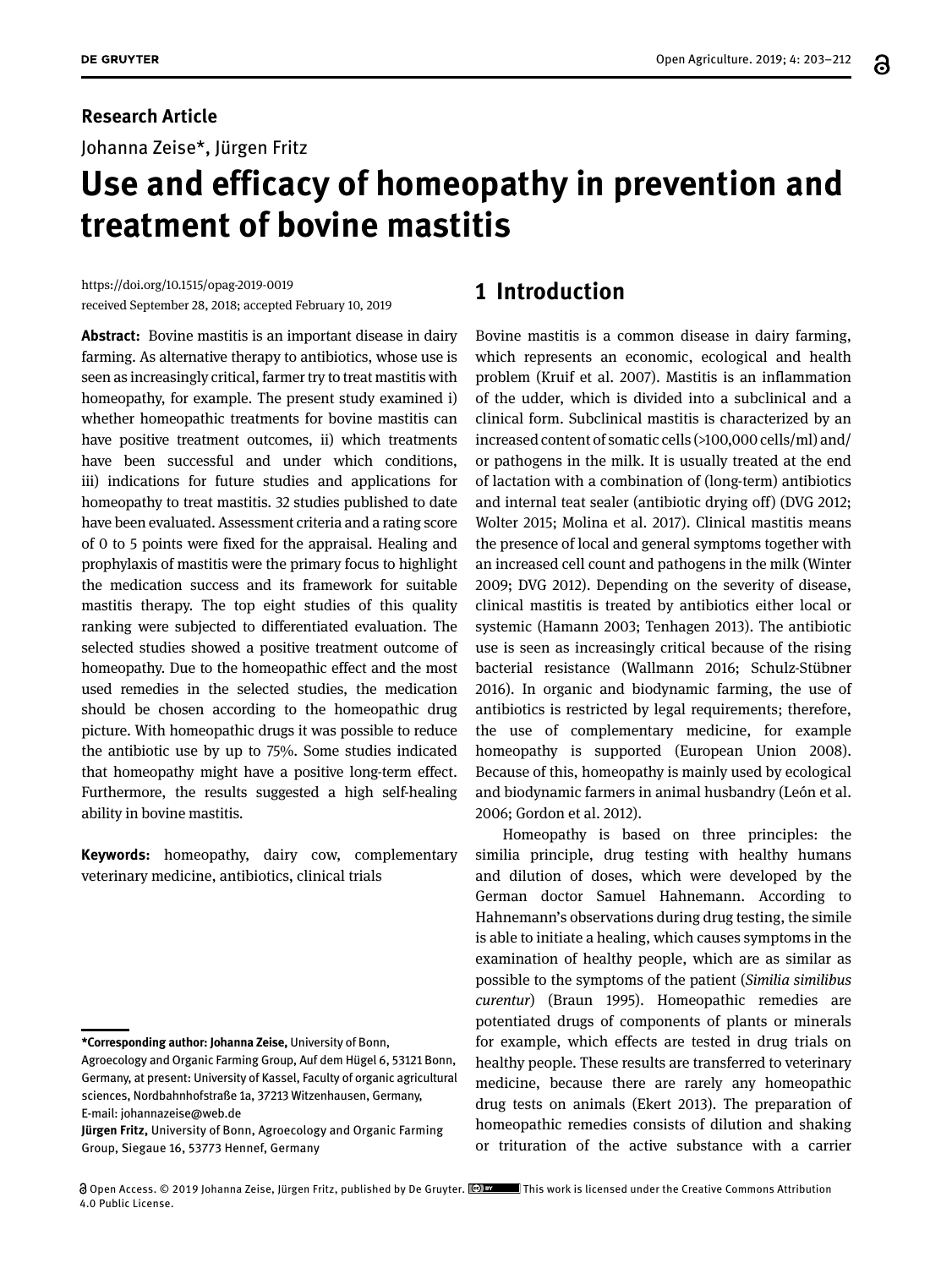substance. According to homeopathic understanding, the healing power contained in the drug are released through mechanical processing and strengthened with each potentiation step. According to homeopaths, non-material potencies above dilution D23 (Avogadro's number) act by passing on the energetic information with the help of the carrier substance (Braun 1995; Steingasser 2016).

Due to these characteristics of homeopathy, the effectiveness of this complementary medical method is a contentious issue in science. Homeopathy is criticised to be a placebo effect (Shang et al. 2005). Linde et al. (1997) and Ammon and Kösters (2016) claim that homeopathy has an effect better than placebo. However, up to now research studies demonstrate inconsistent results. An analysis of peer-reviewed publications shows a homeopathic effect in dairy cattle in nine studies compared to ten trials without an effect (Doehring and Sundrum 2016). The authors of several meta-analyses criticize the partly low and very heterogeneous quality of the trials so that a generalizable conclusion is not possible (Mathie et al. 2012; Mathie and Clausen 2014; Mathie and Clausen 2015a; Mathie and Clausen 2015b; Francoz et al. 2017). According to Klocke and Fidelak (2010), the combination of herd health management and environmental improvement measures with the use of homeopathic remedies might be a successful strategy to reduce the use of antibiotics.

The following research questions should be answered in this study: Has homeopathy an effect in prevention and treatment of bovine mastitis? If it has a better effect than standard medication or placebo, which homeopathic remedy can be recommended for bovine mastitis? Are there indications for future studies and applications for homeopathy to treat mastitis?

## **2 Methods**

To answer the research questions, homeopathic studies published to date (February, 2018) were collected by literature and database searching of the online-library of the Carstens Foundation, published meta-analyses (Mathie et al. 2012; Mathie and Clausen 2014; Mathie and Clausen 2015a; Mathie and Clausen 2015b; Doehring and Sundrum 2016; Francoz et al. 2017), references of doctoral theses about the topic of mastitis and homeopathy (Fidelak 2003; Garbe 2003; Schlecht 2004; Röhrs 2005; Walkenhorst 2006; Werner 2006; Notz 2011; Ebert 2016) and online databases (NLM pubmed.de, orgprints.de, researchgate.com).

All studies were considered, regardless of their year of publication and internal validity (control group, blinding,

67 studies in English and German language from 1982 till 2016 were identified.

conventional livestock husbandry.

Studies which were inaccessible to the author due to inadequate source information, limited time slot and lack of procurement possibilities were not considered. Duplicates and studies with less information about the trial design or the homeopathic remedy were excluded, as well as case studies on individual animals.

After applying the inclusion and exclusion criteria, 32 studies could be used for evaluation. Assessment criteria and a rating score of 0 to 5 points were fixed for the appraisal (Table 1 and 2). The chosen criteria based on scientific guidelines for medical research (EMEA 2000; Hektoen 2002; Wein 2002; Arlt and Heuwieser 2011) and the information given in the studies. General information of the studies, the formal presentation of the results (statistics, completeness) and internal validity were recorded in Table 1.

Healing and prophylaxis of mastitis were the focus to highlight the medication success and its framework for suitable mastitis therapy. Due to this, the effect of homeopathy was evaluated by several criteria (Table 2). The success of healing and prevention were presented in opposite ways by the proportion of cured animals or number of incidences. For this reason, the assessment criteria were divided (Table 2) into the self-healing ability, the healing ratio of the trial groups and their percentage difference to each other and the cure rate in the homeopathic group for the treatment success. The success of prevention was described by the mastitis rate and the mastitis ratio of the test groups and their percentage difference to each other. The rating score was given concerned to complete information and relevance for homeopathy and scientific research. For example, 5 points were given for complete information of the dosage which contained the period, the repetition, the used amount and the mode of application of the drug.

When comparing the studies, the very heterogeneous qualitative and quantitative presentation of results made the evaluation difficult and did not provide a consistent definition of healing. Therefore, the highest results of the treatment studies of one of the three levels of clinical, bacteriological or complete cure were evaluated. This applies to the four criteria ʹself-healing of placebo or untreated groupʹ, ʹrelation of cure (RC)ʹ, ʹdifference RC: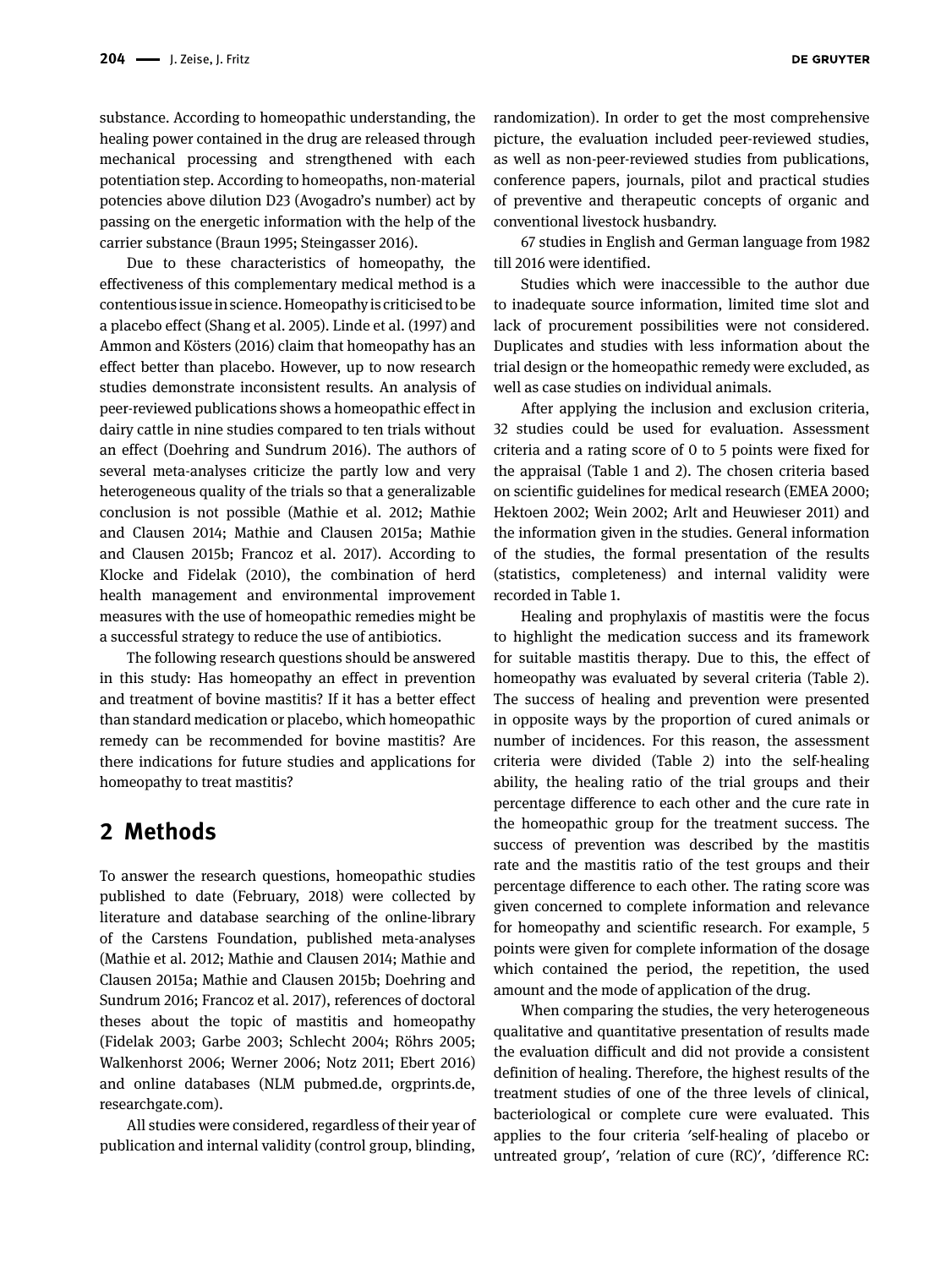| Criteria                                       | 5 points                                                                                                                          | 3 points                                        | 1 point                                    | 0 points                                     |  |  |
|------------------------------------------------|-----------------------------------------------------------------------------------------------------------------------------------|-------------------------------------------------|--------------------------------------------|----------------------------------------------|--|--|
| Number of animals                              | >139                                                                                                                              | $79 - 139$                                      | < 79                                       | No information                               |  |  |
| Definition of inclusion/<br>exclusion criteria | Inclusion and exclusion<br>criteria                                                                                               | Inclusion criteria                              | <b>Exclusion criteria</b>                  | No information                               |  |  |
| Investigation period                           | >6 month                                                                                                                          | $>3 - 6$ month                                  | Up to 3 months/ 12 weeks/<br>90 days       | No/imprecise<br>information                  |  |  |
| Homeopathy                                     | Remedy and potency                                                                                                                | Only remedy                                     | Only potency                               | No information                               |  |  |
| Dosage                                         | Complete information                                                                                                              | 2 or 3 informations                             | 1 information                              | No information                               |  |  |
| Comprehensible drug<br>selection               |                                                                                                                                   | Complete declaration<br>(reference to symptoms) | Partly (no reference to<br>symptoms)       | No information                               |  |  |
| Criteria of success                            | 1 point per criteria (e.g. cell count, bacteriology, California-Mastitis-Test)                                                    | No information                                  |                                            |                                              |  |  |
| Definition of cure                             | 1 point per defined kind of healing (e.g. clinical cure, bacteriological cure) or defined<br>success of prevention; max. 5 points | No definition, no<br>information                |                                            |                                              |  |  |
| <b>Result presentation</b>                     | Complete statistical                                                                                                              | Numerical value<br>data                         |                                            | Indication of results without No information |  |  |
| Information of treatment<br>success            | Complete in all groups                                                                                                            | In at least 1 group                             | Wording without data                       | No information                               |  |  |
| Control group                                  | Untreated                                                                                                                         | Placebo                                         | Antibiotics or Internal Teat<br>sealer     | No controlgroup                              |  |  |
| <b>Blinding</b>                                | Triple                                                                                                                            | Twice                                           | Single                                     | No blinding                                  |  |  |
| Randomisation                                  |                                                                                                                                   |                                                 | Yes (kind of randomisation:<br>$+1$ point) | No randomisation                             |  |  |

#### **Table 1**: Assessment criteria with a rating score of 0 to 5 points: general information of the studies

**Table 2:** Assessment criteria with a rating score of 0 to 5 points: effect of healing and prevention

| Criteria                                                             | 5 points                                                      | 3 points                | 1 point                                 | 0 points                                       |  |  |  |  |  |  |
|----------------------------------------------------------------------|---------------------------------------------------------------|-------------------------|-----------------------------------------|------------------------------------------------|--|--|--|--|--|--|
| Treatment study                                                      |                                                               |                         |                                         |                                                |  |  |  |  |  |  |
| Self-healing of placebo or<br>untreated group                        | >30%                                                          | $16 - 30%$              | $1 - 15%$                               | No information                                 |  |  |  |  |  |  |
| Relation of cure (RC)                                                | Homeopathy<br>> Antibiotics                                   | Homeopathy<br>> Placebo | Homeopathy<br>< Antibiotics             | Homeopathy<br>< Placebo or no<br>control group |  |  |  |  |  |  |
|                                                                      | 2 points: Homeopathy = control group (antibiotics or placebo) |                         |                                         |                                                |  |  |  |  |  |  |
| Difference RC: homeopathy<br>versus placebo or versus antibiotics    | >30%                                                          | $16 - 30%$              | $1 - 15%$                               | $< 0$ or no<br>information                     |  |  |  |  |  |  |
| Cure rate of homeopathy                                              | >60%                                                          | $31 - 60%$              | $1 - 30\%$                              | No cure                                        |  |  |  |  |  |  |
| <b>Prevention study</b>                                              |                                                               |                         |                                         |                                                |  |  |  |  |  |  |
| Mastitis rate of placebo<br>or untreated group                       | $0 - 15%$                                                     | $16 - 30%$              | >30%                                    | No information                                 |  |  |  |  |  |  |
| Relation mastitis rate (MR)                                          | Homeopathy<br>< Internal<br><b>Teat sealer</b>                | Homeopathy<br>< Placebo | Homeopathy<br>> Internal<br>Teat sealer | Homeopathy<br>> Placebo                        |  |  |  |  |  |  |
| Difference MR: homeopathy vs. placebo or<br>vs. Internal Teat sealer | >30%                                                          | $16 - 30%$              | $1 - 15%$                               | $0$ or no<br>information                       |  |  |  |  |  |  |
| Mastitis rate of homeopathy                                          | $0 - 15%$                                                     | $16 - 30%$              | >30%                                    | No information                                 |  |  |  |  |  |  |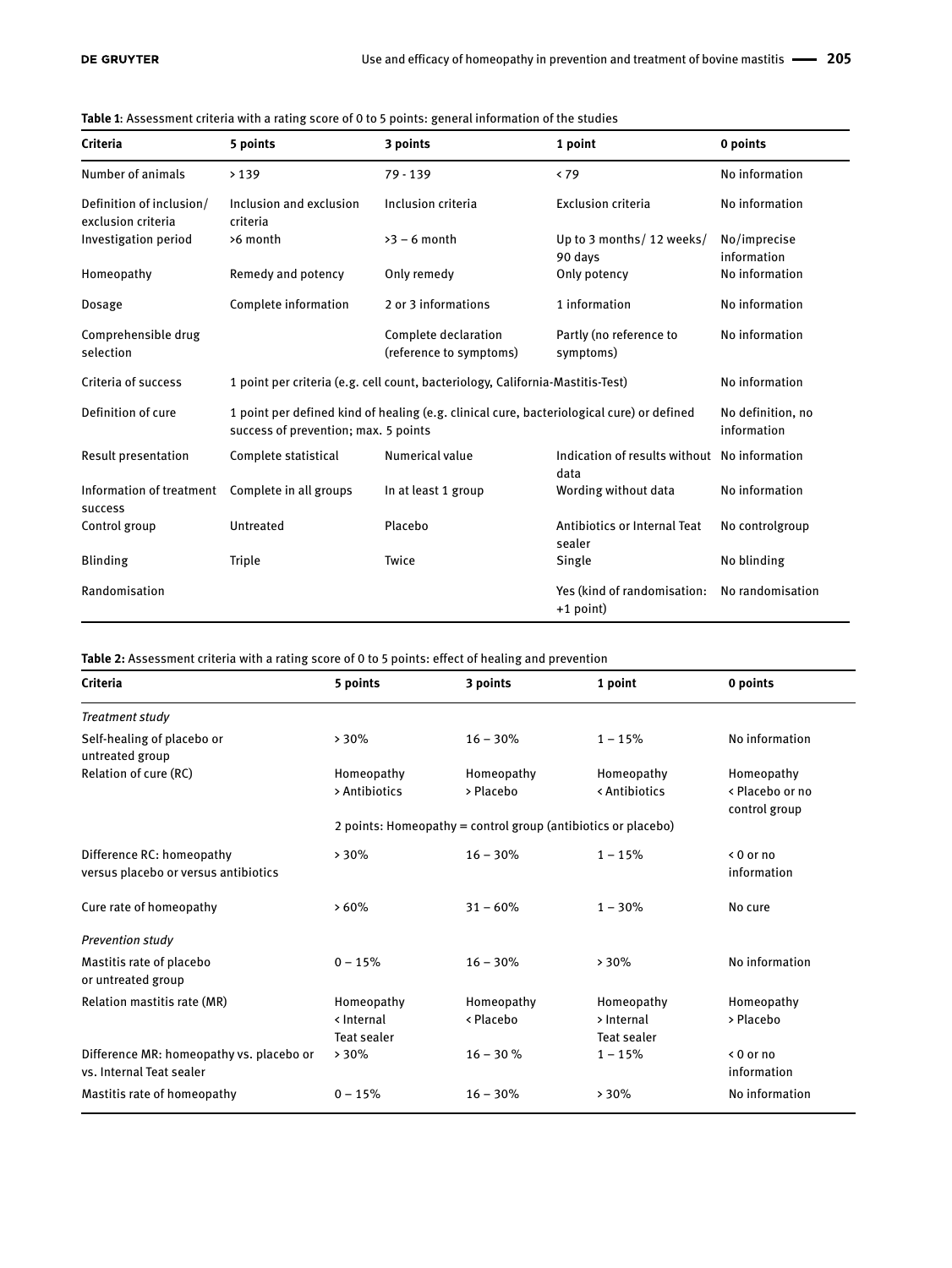homeopathy versus placebo or versus antibiotics' and ʹcure rate of homeopathyʹ of the treatment studies.

The top eight studies of the quality ranking of Table 2 with a mean value  $\geq 2.5$  were subjected to differentiated evaluation in detail with a focus on cure and prevention of mastitis (Day 1986; Searcy et al. 1995; Merck 2004; Varshney and Naresh 2005; Werner 2006; Klocke et al. 2007; Klocke et al. 2010; Ebert 2016) (Table 3 and 4). If several studies had the same mean value, the higher mean value of all assessment criteria (Table 1 and 2) was decisive. Despite a low mean value, the study of Otto (1982) was used as a further reference for comparison because of its very good homeopathic cure rate of more than 80%. Since the evaluation contained only one study with an antibiotic trial group, three further studies (Garbe 2003; Hektoen et al. 2004; Mueller 2004) were selected in order to better compare the effect of antibiotic and homeopathic therapy (Table 3 and 4).

**Ethical approval:** The conducted research is not related to either human or animal use.

## **3 Results**

#### **3.1 Treatment studies**

The cure of mastitis is separated into four stages to evaluate the healing process (Table 4). Clinical cure means that there are no signs of illness left and the milk has a normal appearance. Cytological cure means that there are no signs of illness and the milk contains less than 100,000 cells/ml milk; a higher number of cells is a sign of inflammation. Bacteriological cure means that there are no signs of illness and no pathogens in the milk. The complete cure combines the three previous levels of cure (Merck 2004). The trial results based on 503 cows in the homeopathic, 325 cows in the antibiotic, 260 cows in the placebo and 40 cows in the untreated trial group. The average time to control homeopathic effect was 24 days. Over all levels of cure, homeopathy reached an efficiency of 43% and the antibiotic therapy was almost 10% more successful. One third of all affected udder quarters were cured by placebo or without any medication.

## **3.2 Subclinical mastitis**

With homeopathic therapy a moderate cure rate between 12 and 67% (mean value 28%) was achieved in two studies of subclinical mastitis (Table 4, Figure 1). The **Table 3:** Mean value of selected studies after applying the assessment criteria

| Author                      | Mean value table 2 Mean value table | 1 and 2 |
|-----------------------------|-------------------------------------|---------|
| Klocke et al. (2010)        | 4.00                                | 3.41    |
| Searcy <i>et al.</i> (1995) | 4.00                                | 2.59    |
| Ebert (2016)                | 3.50                                | 3.88    |
| Day (1986)                  | 3.50                                | 2.53    |
| Varshney and Naresh (2005)  | 3.18                                | 3.25    |
| Werner (2006)               | 3.00                                | 3.47    |
| Klocke et al. (2007)        | 3.00                                | 3.18    |
| Merck (2004)                | 2.50                                | 3.29    |
| Hektoen et al. (2004)       | 2.50                                | 2.82    |
| Garbe (2003)                | 1.50                                | 3.18    |
| <b>Mueller (2004)</b>       | 1.50                                | 2.59    |
| Otto (1982)                 | 1.25                                | 2.65    |

used nosode, a special homeopathic remedy which consists of inactivated causal agents, was less efficient than classical homeopathic remedies. During the eightweek investigation period, an increase of healing rates was recognizable in the homeopathic and the untreated trial groups (Klocke et al. 2007). The trial results of Searcy et al. (1995) showed significant differences between homeopathy and placebo. Referring to the small number of animals and a study period of only four weeks, the results were interpreted cautiously positive by the authors. Overall, there was below average success compared to trial results of clinical mastitis.

#### **3.3 Clinical mastitis**

Homeopathic healing success varied between 14% and 87% (average 45%), antibiotics achieved an efficiency of 0-83% (average 53%), both depending on the type of cure and the examination date (Table 4, Figure 2). The combined therapy of homeopathy and antibiotics reached a cure rate up to 99,5%. Animals of the placebo groups showed high (self-) healing rates up to 68%. Over a longer investigation period, almost all studies showed increasing cure rates in the homeopathic group and the placebo and untreated control groups. There were similar cure rates of all different trial groups in clinical and cytological cure. In bacteriological cure, antibiotics were almost 30% more efficient than homeopathy. This might depend on the different temporal and substantial mode of action and made a direct comparison more difficult.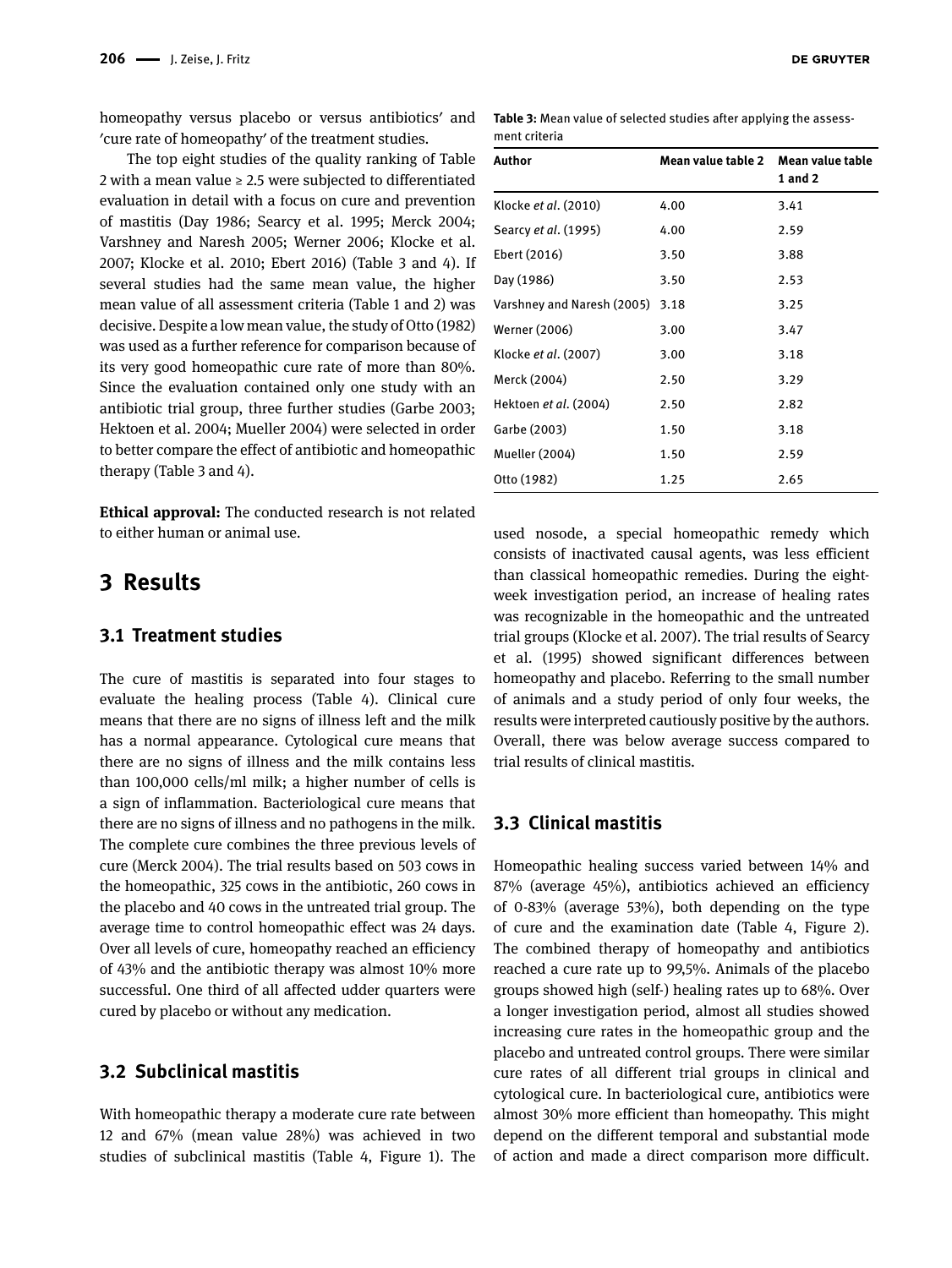| Type of cure                    | <b>Clinical cure</b> |            |              | Cytological<br>cure |                 | <b>Bacteriological cure</b> |                                |                    | <b>Complete cure</b>                 |                 |                                |                | <b>Examination</b><br>date after<br>end of<br>medication |                |                  |
|---------------------------------|----------------------|------------|--------------|---------------------|-----------------|-----------------------------|--------------------------------|--------------------|--------------------------------------|-----------------|--------------------------------|----------------|----------------------------------------------------------|----------------|------------------|
| Trial group                     | Hom                  | Ab         | Pl           | U                   | Hom             | Pl                          | Hom                            | Ab                 | Pl                                   | U               | Hom                            | Ab             | Pl                                                       | U              |                  |
| Studies of subclinical mastitis |                      |            |              |                     |                 |                             |                                |                    |                                      |                 |                                |                |                                                          |                |                  |
| Searcy et al. (1995)            |                      |            |              |                     | 67 <sup>a</sup> | 29b                         |                                |                    |                                      |                 |                                |                |                                                          |                | Day 30           |
| Klocke et al. (2007)            |                      |            |              |                     |                 |                             | <b>Hom 35</b><br><b>Nos 27</b> |                    | <b>Hom 16</b><br>Nos 42 <sup>a</sup> | 17 <sup>b</sup> | <b>Hom 12</b><br><b>Nos 12</b> |                | Hom 3<br>Nos 31 <sup>a</sup>                             | 4 <sup>b</sup> | Day 28           |
|                                 |                      |            |              |                     |                 |                             | <b>Hom 41</b><br><b>Nos 24</b> |                    | <b>Hom 19</b><br><b>Nos 31</b>       | 25              | <b>Hom 24</b><br><b>Nos 12</b> |                | Hom 6<br><b>Nos 19</b>                                   | 17             | Day 56           |
| Studies of clinical mastitis    |                      |            |              |                     |                 |                             |                                |                    |                                      |                 |                                |                |                                                          |                |                  |
| Otto (1982)                     |                      |            |              |                     |                 |                             |                                |                    |                                      |                 | 78,5<br>87<br>(99, 5)          |                |                                                          |                | Day 5<br>Day 10  |
| Garbe (2003)                    | 51                   | 60         |              |                     |                 |                             | 42                             | 56                 |                                      |                 | 21                             | 38             |                                                          |                | Day 14-21        |
| Hektoen et al. (2004)           | 47                   | 45         | 56           |                     |                 |                             | 29                             | 35                 | 13                                   |                 | 19                             | 20             | 6                                                        |                | Day 28           |
| Merck (2004)                    | 74<br>(95)           |            | 68           |                     | 23              | 19                          | 40                             |                    | 24                                   |                 | 15 <sup>a</sup>                |                | 2 <sup>b</sup>                                           |                | Day 0            |
|                                 | 64                   |            | 58           |                     | 43              | 41                          | 40                             |                    | 26                                   |                 | 28 <sup>a</sup>                |                | 11 <sup>b</sup>                                          |                | Day 35           |
|                                 | 54                   |            | 50           |                     | 41              | 47                          | 40                             |                    | 26                                   |                 | 32 <sup>a</sup>                |                | 13 <sup>b</sup>                                          |                | Day 56           |
| Mueller (2004)                  | 48                   | 68         |              |                     |                 |                             | 50                             | 75                 |                                      |                 |                                |                |                                                          |                | Day 7            |
| Varshney and<br>Naresh (2005)   | 56<br>86,6           | 69<br>59,2 |              |                     |                 |                             | 65                             | 74                 |                                      |                 |                                |                |                                                          |                | Day 14<br>Day 52 |
| Werner (2006)                   |                      |            |              |                     |                 |                             | 43,6 $b$                       | $82,8^{\text{ a}}$ | 56,6 <sup>b</sup>                    |                 | 14 <sup>a</sup>                | 0 <sup>b</sup> | 9                                                        |                | Day 7            |
|                                 |                      |            |              |                     |                 |                             | 61,5                           | 82,8               | 65,2                                 |                 | 21                             | 24             | 14                                                       |                | Day 14           |
|                                 |                      |            |              |                     |                 |                             | 59                             | 82,8               | 56,5                                 |                 | 28                             | 24             | 16                                                       |                | Day 28           |
|                                 |                      |            |              |                     |                 |                             | 61,5                           | 82,8               | 56,5                                 |                 | 36 <sup>a</sup>                | 24             | 16 <sup>b</sup>                                          |                | Day 56           |
| Ebert (2016)                    | 21,4<br>(75,7)       |            | 28<br>(76,1) | 47<br>(80)          |                 |                             |                                |                    |                                      |                 |                                |                |                                                          |                | Day 7            |
|                                 | 25<br>(88, 6)        |            | 32<br>(87)   | 56<br>(93,3)        |                 |                             |                                |                    |                                      |                 |                                |                |                                                          |                | Day 14           |

**Table 4:** Cure rates of udder quarters (%)

Abbreviations: Hom: Homeopathy; Nos: Nosode; Ab: Antibiotics; Pl: Placebo; U: Untreated

Note: The values in brackets correspond to the cure rates of combined homeopathic and antibiotic therapy. Differences between the values per line and per cure marked by a different letter (a, b) are significant (*P* < 0.05).

The effect of homeopathy compared to placebo was better in all trials except for Ebert (2016). In complete cure the healing success of homeopathy and antibiotics were almost the same, in some cases homeopathy was better than antibiotics. Homeopathy compared to placebo was partly significant - more effective.

### **3.4 Prevention studies**

Two preventive studies were evaluated (Day 1986; Klocke et al. 2010) (Data are not shown in detail). Day (1986) used a combined nosode of five pathogens. 25% of the placebocontrolled animals developed mastitis contrary to 2.5% of

the animals of the homeopathic group. The comparisons of the cell counts were made nine month before medication and nine month during homeopathic medication, but not between homeopathy and placebo. The homeopathic treated cows had a lower average somatic cell count per month of 160,000 cell counts/ml compared to the period before medication. This method of comparison made the validity of the study more difficult. Good and meaningful results could be achieved by a study of Klocke et al. (2010). Homeopathy was compared to internal teat sealer, which is normally used for cows at drying off. The proportion of normal secreting quarters with a cell count below 100,000 cells/ml of all involved quarters 100 days post calving was nearly equal in all trial groups (QSCC) (homeopathy 68%,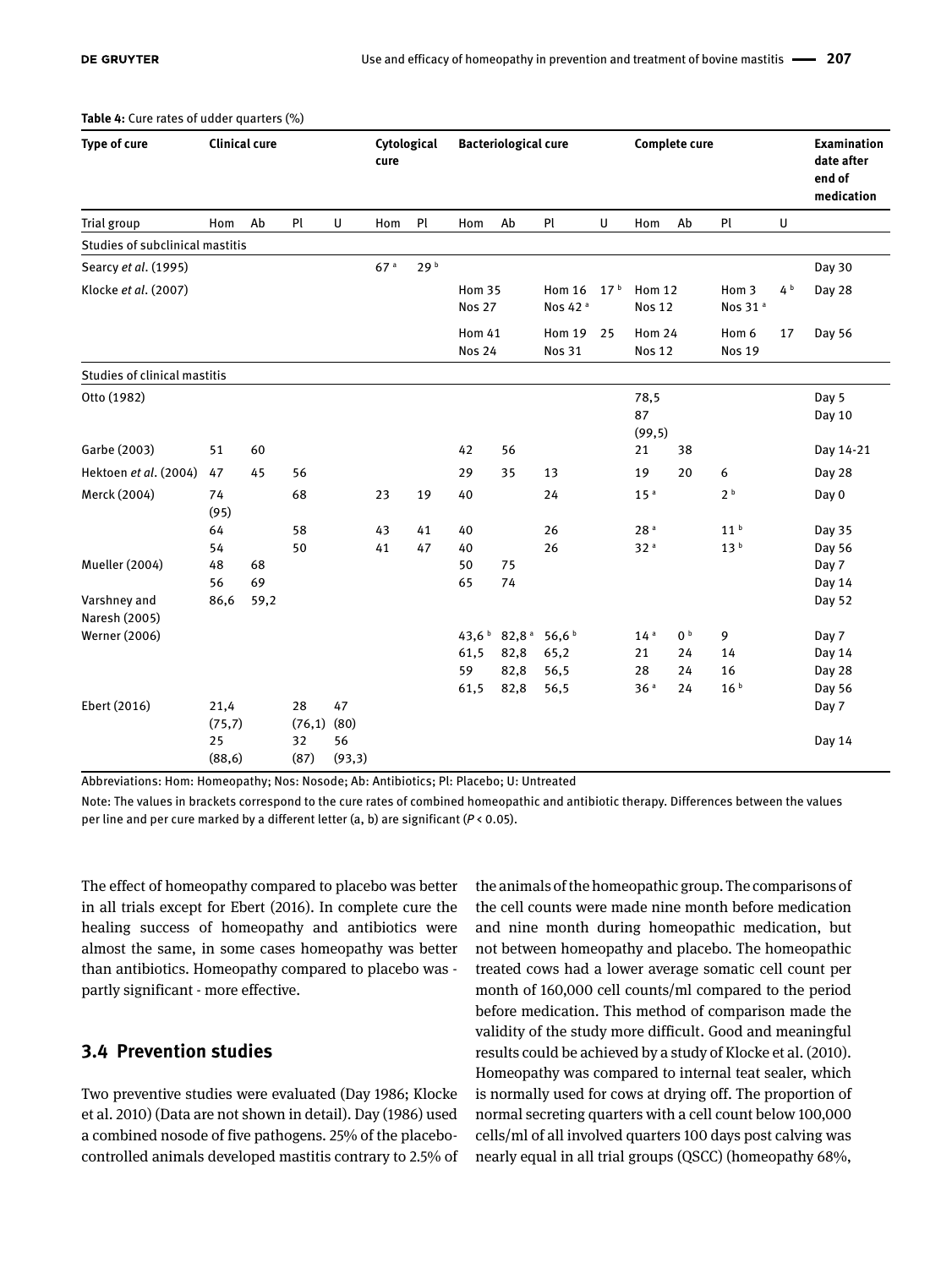internal teat sealer 70%, untreated control group 65%) (Figure 3). Cows whose milk samples had a cell count below 200,000 cells/ml at drying off, had a significant mastitis protection in the homeopathic group 100 days post calving compared to cows of the untreated group and a better but non-significant effect compared to internal teat sealer. The mastitis protection includes pathogenfree milk samples and a cell count below 200,000 cells/ ml (CSCC) (homeopathy 91%, internal teat sealer 83%, untreated control group 81%) (Figure 3). The limit of



**Figure 1:** Cure of subclinical mastitis as percentage in three trial groups. The sample size of each test group was: Homeopathy: Searcy et al. (1995): 51 udder quarters (cytological cure); Klocke et al. (2007): 67 udder quarters (bacteriological cure, complete cure); Placebo: Searcy et al. (1995): 52 udder quarters (cytological cure); Klocke et al. (2007): 58 udder quarters (bacteriological cure, complete cure); Unmedicated: Klocke et al. (2007): 24 udder quarters (bacteriological cure, complete cure). Note: Due to less studies of subclinical mastitis, the bar of cytological cure represents the results of Searcy et al. (1995) not as mean values. The bacteriological and complete cures show the results (Klocke et al. 2007) as mean values with minimum and maximum values as lines, all in percentages. (Used data see table 4)



**Figure 2:** Cure of clinical mastitis as percentage mean value in four trial groups. Note: The bar chart of figure 2 shows the results of studies of clinical mastitis (data see Table 4) in percentages as mean values and the minimum and maximum values as lines. The results shown in the antibiotics group include the results of the three further studies mentioned above.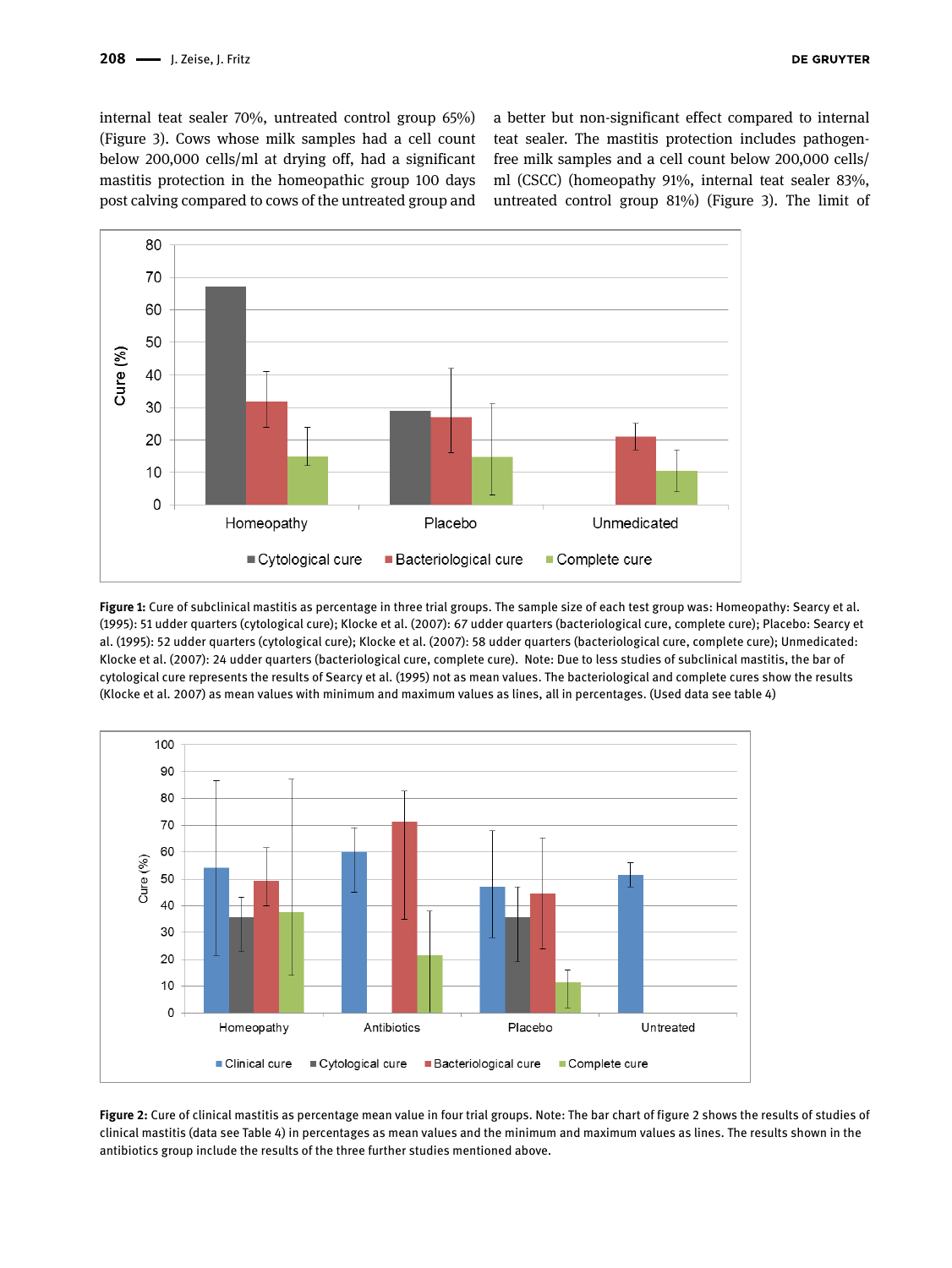

**Figure 3:** Prevention of mastitis in three trial groups compared between quarter somatic cell count (QSCC) and cow somatic cell count (CSCC) (Data from: Klocke et al. 2010).

200,000 cells/ml was used because of manufacturer recommendation that internal teat sealer should only be used up to this limit to minimize the risk of clinical mastitis during the dry period. 9% of the cows of the homeopathic group and 11% of the cows treated with internal teat sealer developed a clinical mastitis during the first 100 days post calving. The untreated group showed the lowest incidence for clinical mastitis with 3% (Klocke et al. 2010). According to homeopath, homeopathic remedies could reactivate former illnesses (Braun 1995). This might be an explanation that 9% of the cows of the homeopathic group developed a clinical mastitis. The results indicated that homeopathy might be an effective alternative to internal teat sealer.

# **4 Discussion and conclusion**

The analysed studies have been selected because of their good healing results to find out under which conditions homeopathy can have an effect. After evaluating the scientific trials, it can be determined that the measure of cure depended on the selected homeopathic remedy, the pathogen, study conditions and individual conditions of the farm. Homeopathy has shown in some studies that it can have a better effect (partly significant) compared to placebo. The criticism of homeopathy as a placebo effect could be refuted by the results of these studies. The achieved efficiency of antibiotics in these trials largely coincides with the literature data on healing success

of clinical mastitis with a healing range of 14% to 96% (Garbe 2003; Werner 2006). For mastitis incidence the prophylactic effect of teat sealer as standard medication in the dry period is stated by 3.5% in literature (Krömker et al. 2014, cited in Kiesner et al. 2015) compared to 10.5% in an untreated control group. This is opposed to the results of Klocke et al. (2010) with a mastitis incidence of 11% by using internal teat sealer and 3% in the untreated control group. In literature the self-healing ability during lactation is stated by 30% and 50-70% for dry off cows (Dorenkamp 2010). Together with the results of the cows dried off untreated in the preventive study (Klocke et al. 2010), it could be questioned whether a therapeutic or preventive medication is always necessary.

In conclusion it can be said that an effect was recognizable in prophylactic and therapeutic application of homeopathy in the selected trials. Due to the evaluated trial results, the efficiency might be better in clinical than in subclinical mastitis. This might be explained by missing signs of illness of the cows in subclinical mastitis, which impedes the correct choice of the homeopathic remedy. No specific medication could be recommended for bovine mastitis. Most used remedies, in 8 of 9 selected studies, were Belladonna, Bryonia, Lachesis and Phytolacca. All these four remedies referred to mastitis through their homeopathic drug picture. Due to this, homeopathic remedies should be used according to indication and individual symptoms of the cow. This result supported the citation of Hahnemann: "In every case of illness,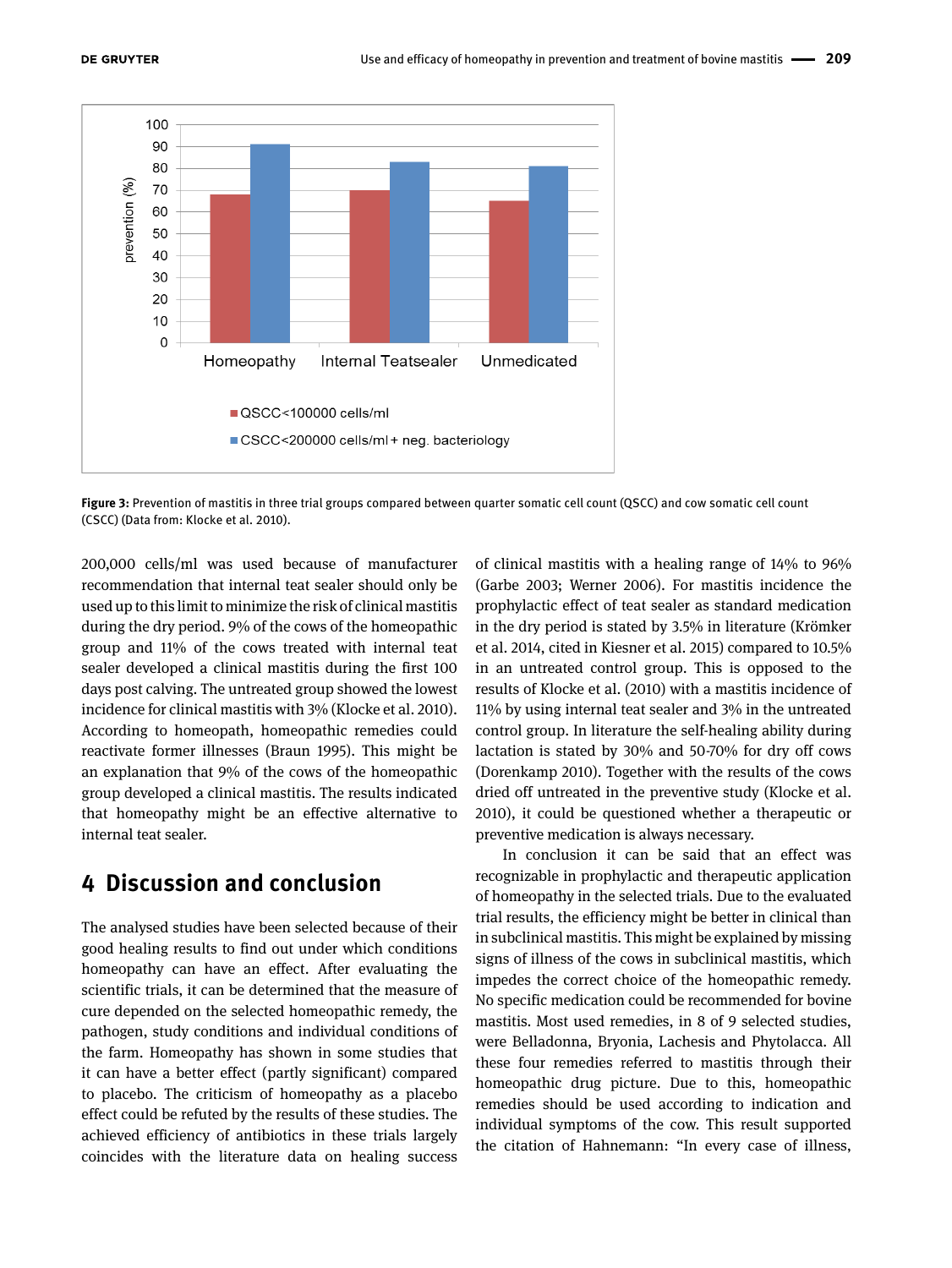choose a remedy which can cause a similar disease as it should heal!" (Hahnemann 1992). The comparison of the effect of homeopathic and antibiotic therapy was limited because of their different mode of action. In the combined use of homeopathy and antibiotics it was possible to reduce the antibiotic use by up to 75% (Merck 2004). This was achieved by using homeopathy or a combination of homeopathy and antibiotics if needed. The phenomena indicated that homeopathy might have a long-term effect, which could help to stabilize animal health. This was recognisable the longer the investigation period lasted on. Furthermore, the results suggested a high self-healing ability in bovine mastitis. A further need for research on the homeopathic effect, the application within the various types of bovine mastitis and their self-healing ability is emphasised. It is recommended to develop a study design that considers the specific characteristics of homeopathy. At last, due to the high rates of self-healing, it should be examined which types of mastitis have a high self-healing rate and which conditions are necessary for self-healing.

The results of the evaluation showed, that homeopathy might be an alternative possibility to treat bovine mastitis in organic and biodynamic agriculture depending on the type of mastitis. A therapy of mastitis with homeopathic remedies in combination with antibiotics if necessary, or homeopathy in prevention might be a possible application.

**Conflict of interest:** Authors declare no conflict of interest.

# **References**

- Ammon K. von, Kösters C., Methodological problems of randomised double-blind trials in homeopathic research, In: Baumgartner S., Behnke J., Frei-Erb M., Kösters C., Teut M., Torchetti L., Ammon K. von (Eds.), The current state of homeopathic research, Scientific Society for Homeopathy (WissHom), Köthen, 2016, 25-32
- Arlt S., Heuwieser W., Training students to appraise the quality of scientific literature, J Vet Med Educ, 2011, 38, 135-140, DOI: 10.3138/jvme.38.2.135
- Braun A., Methodik der Homöopathie: Leitfaden für die Ärztekurse in homöopathischer Medizin, 5th ed., Sonntag Verlag, Stuttgart, 1995
- Day C., Clinical trials in bovine mastitis use of nosodes for prevention, The British Homoeopathic Journal, 1986, 75, 11-14
- Doehring C., Sundrum A., Efficacy of homeopathy in livestock according to peer-reviewed publications from 1981 to 2014, Vet Rec, 2016, 179, 628-641, DOI: 10.1136/vr.103779
- Dorenkamp B., Eutergesundheit und Fruchtbarkeit, Milchrind, 2010, 4, 54–58
- DVG [Deutsche Veterinärmedizinische Gesellschaft], Leitlinien Bekämpfung der Mastitis des Rindes als Bestandsproblem,

Fachgruppe Milchhygiene, Arbeitsgruppe Sachverständigenausschuss Subklinische Mastitis, Fehlings K., Hamann J., Klawonn W., Knappstein K., Mansfeld R., Wittkowski G., et al. (Eds.), 5th ed., Verlag der DVG Service GmbH, Gießen, 2012

- Ebert F., Randomisierte, placebo-kontrollierte Studie zur Untersuchung der Effekte einer homöopathischen Mastitistherapie bei Milchkühen, PhD thesis, University of Berlin, Berlin, Germany, 2016
- Ekert G., Geschichtliche Entwicklung der Veterinärhomöopathie von Hahnemann bis heute, Zeitschrift für Ganzheitliche Tiermedizin, 2013, 27, 78-81, DOI: 10.1055/s-0032-1328776
- EMEA [The European Agency for the Evaluation of Medicinal Products], VICH Topic GL9, (GCP) Guideline on good clinical practices, CVMP/VICH/595/98-FINAL, London, UK, 2000, http://www.ema.europa.eu/docs/en\_GB/document\_library/ Scientific\_guideline/2009/10/WC500004343.pdf
- European Union, Commission Regulation (EC) No 889/2008 of 5 September 2008 laying down detailed rules for the implementation of Council Regulation (EC) No 834/2007 on organic production and labelling of organic products with regard to organic production, labelling and control, 2008, http://data.europa.eu/eli/reg/2008/889/oj
- Fidelak C., Zum Einsatz eines Prophylaxeprogrammes mit Homöopathika in einem biologisch wirtschaftenden Milchviehbetrieb unter besonderer Berücksichtigung der Fruchtbarkeit, PhD thesis, University of Berlin, Berlin, Germany, 2003
- Francoz D., Wellemans V., Dupré J.P., Roy J.P., Labelle F., Lacasse P., et al., Invited review: A systematic review and qualitative analysis of treatments other than conventional antimicrobials for clinical mastitis in dairy cows, J Dairy Sci, 2017, 100, 7751–7770, DOI: 10.3168/jds.2016-12512
- Garbe S., Untersuchungen zur Verbesserung der Eutergesundheit bei Milchkühen unter besonderer Berücksichtigung des Einsatzes von Homöopathika, PhD thesis, University of Berlin, Berlin, Germany, 2003
- Gordon P., Kohler S., Reist M., van den Borne B., Menéndez González S., Doherr M., Baseline survey of health prophylaxis and management practices on Swiss dairy farms, Schweizer Archiv für Tierheilkunde, 2012, 154, 371–379, DOI: 10.1024/0036-7281/a000367
- Hahnemann S., Organon der Heilkunst, Bearbeitet, herausgegeben und mit einem Vorwort versehen von J. M. Schmidt, Textkritische Ausgabe der von Samuel Hahnemann für die 6. Auflage vorgesehenen Fassung, Haug Verlag, Heidelberg, 1992
- Hamann J., Zum Erreger- und Entzündungsnachweis im Rahmen der Mastitisdiagnostik – Befunderhebung und Konsequenzen für Bekämpfungsmaßnahmen der bovinen Mastitis, Prakt Tierarzt, 2003, 84, 382-388
- Hektoen L., Das Design von klinischen Studien zur Wirksamkeit von Homöopathika am Beispiel der bovinen Mastitis, Zeitschrift für Ganzheitliche Tiermedizin, 2002, 16, 52-55
- Hektoen L., Larsen S., Odegaard S.A., Løken T., Comparison of homeopathy, placebo and antibiotic treatment of clinical mastitis in dairy cows - methodological issues and results from a randomized-clinical trial, J Vet Med A Physiol Pathol Clin Med, 2004, 51 439-446, DOI: 10.1111/j.1439-0442.2004.00661.x
- Klocke P., Ivemeyer S., Heil F., Walkenhorst M., Notz C., Treatment of bovine subclinical mastitis with homeopathic remedies, In: U. Niggli, C. Leifert, T. Alföldi, L. Lück, H. Willer (Eds.), Improving Sustainability in Organic and Low Input Food Production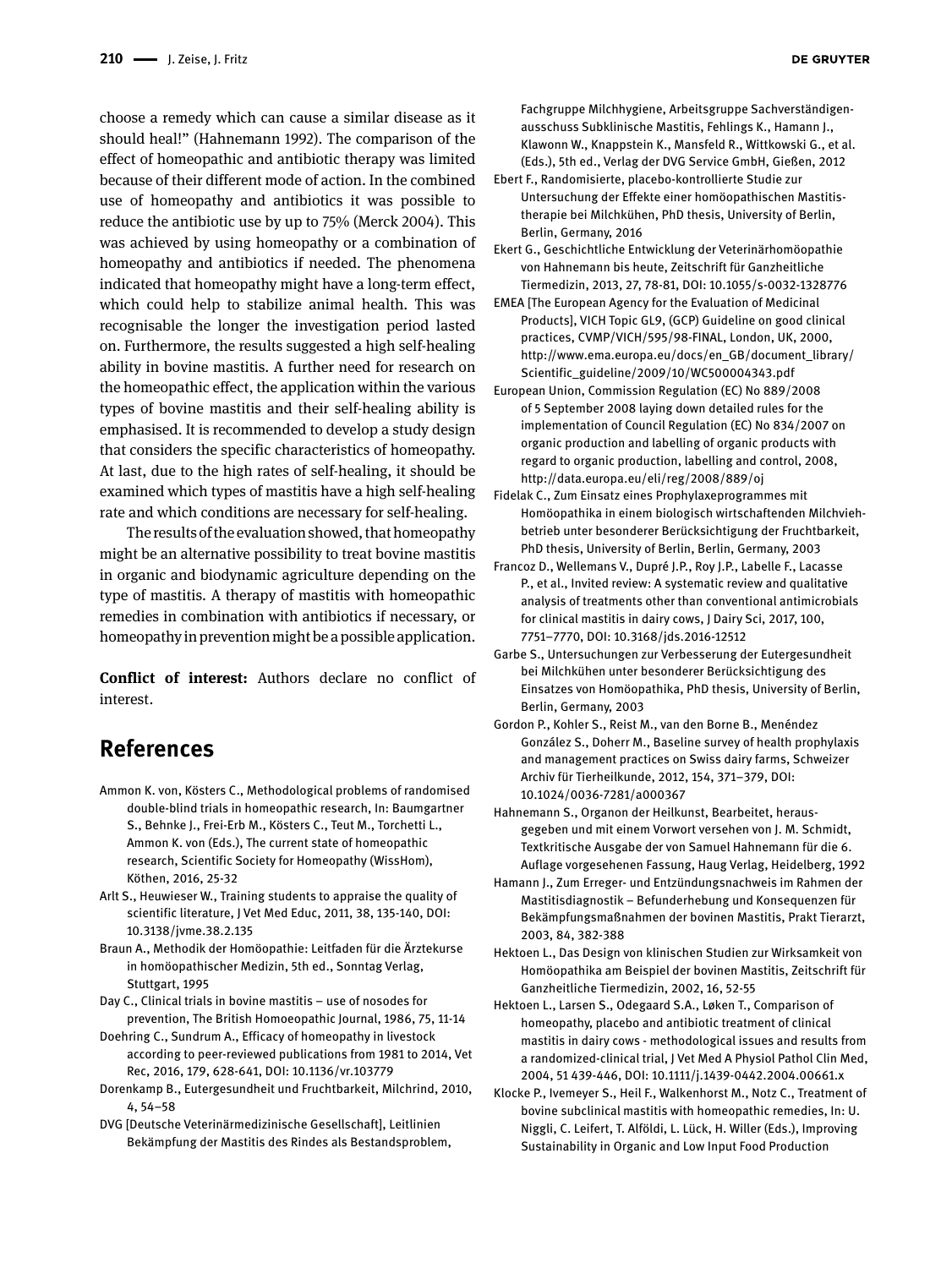Systems, Proceedings of the 3rd International Congress of the European Integrated Project Quality Low Input Food (QLIF) (20-23 March 2007, Stuttgart, Germany), Research Institute of Organic Agriculture FiBL, Frick, Switzerland, 2007, 351-355

- Klocke P., Fidelak C., Homöopathische Konzepte in der Eutergesundheit, Lebendige Erde 3, 2010, 42-45
- Klocke P., Ivemeyer S., Butler G., Maeschli A., Heil F., A randomized controlled trial to compare the use of homeopathy and internal Teat Sealers for the prevention of mastitis in organically farmed dairy cows during the dry period and 100 days post-calving, Homeopathy, 2010, 99, 90-98, DOI: 10.1016/j. homp.2009.12.001
- Krömker V., Grabowski N.Th., Friedrich J., New infection rate of bovine mammary glands after application of an internal teat seal at dry off, J Dairy Research, 2014, 81, 54-58, cited in: Kiesner K., Knorr N., Zhang Y., Vollin O., Krömker V., Neuinfektionsrate von bovinen Milchdrüsen nach der Applikation eines bismuthsubnitrat-freien internen Zitzenversieglers zum Trockenstellen, In: Deutsche Veterinärmedizinische Gesellschaft e. V. (Ed.), Werkzeuge einer modernen Eutergesundheit, Tagung der Arbeitsgruppe Sachverständigenausschuss Subklinische Mastitis der DVG-Fachgruppe Milchhygiene, Verlag der DVG Service GmbH, Gießen, 2015, 105-109
- Kruif A. de, Mansfeld R., Hoedemaker M., Tierärztliche Bestandesbetreuung beim Milchrind, 2nd ed., Enke Verlag, Stuttgart, 2007
- León L., Nürnberg M., Andersson R., Naturheilverfahren auf Biolandund Demeter-Betrieben, Ökologie und Landbau, 2006, 140, 44-46
- Linde K., Clausius N., Ramirez G., Melchart D., Eitel F., Hedges L.V., et al., Are the clinical effects of homeopathy placebo effects? A metaanalysis of placebo-controlled trials, The Lancet, 1997, 350, 834–843
- Mathie R. T., Hacke D., Clausen J., Randomised controlled trials of veterinary homeopathy: Characterising the peer-reviewed research literature for systematic review. Homeopathy, 2012, 101, 196–203, DOI: 10.1016/j.homp.2012.05.009
- Mathie R.T., Clausen J., Veterinary homeopathy. Systematic review of medical conditions studied by randomised placebocontrolled trials, Vet Rec, 2014, 175, 373–381, DOI: 10.1136/ vr.101767
- Mathie R.T., Clausen J., Veterinary homeopathy, Meta-analysis of randomised placebo-controlled trials, Homeopathy, 2015a, 104, 3–8, DOI: 10.1016/j.homp.2014.11.001
- Mathie R.T., Clausen J., Veterinary homeopathy, Systematic review of medical conditions studied by randomised trials controlled by other than placebo, BMC Vet Res, 2015b, 11, 236, DOI: 10.1186/ s12917-015-0542-2
- Merck C.C., Etablierung der homöopathischen Mastitistherapie in einem biologisch-dynamisch wirtschaftenden Milcherzeugerbetrieb unter Berücksichtigung ökologischer, epidemiologischer und ökonomischer Gesichtspunkte, Abschlussbericht zum Forschungsvorhaben 99UM032, Tierklinik für Fortpflanzung, Fachbereich Veterinärmedizin, Freie Universität Berlin, 2004, https://core.ac.uk/download/ pdf/10922807.pdf
- Molina L.R., Costa H.N., Leão J.M., Malacco V.M.R., Facury Filho E.J., Carvalho A.U., *et al*., Efficacy of an internal teat seal associated with a dry cow intramammary antibiotic for prevention of intramammary infections in dairy cows during the dry and

early lactation periods, Pesq. Vet. Bras, 2017, 37, 465-470, DOI: 10.1590/S0100-736X2017000500007

- Mueller K., Comparison of homoeopathic and antibiotic treatment of clinical mastitis, In: Proceedings of the British Mastitis Conference (13th October 2004, Stoneleigh, UK), 2004, 113-115, http://www.britishmastitisconference.org.uk/BMC2004Proceedings.pdf
- Notz C., Homöopathische Studien zur Rindermastitis beim Trockenstellen und zum Abkalben, PhD thesis, University of Zürich, Zürich, Switzerland, 2011
- Otto H., Erfahrungen mit der homöopathischen Therapie akuter parenchymatöser Mastitiden des Rindes, Tierarztl Umsch, 1982, 37, 732-734
- Röhrs K., Grundlagen der homöopathischen Arzneimittelbilder in der Veterinärmedizin - historische Wurzeln und derzeitige Anwendung in der Praxis -am Beispiel von Arsenicum album, Atropa belladonna, Lachesis muta, Strychnos nux vomica und Pulsatilla pratensis, PhD thesis, University of Berlin, Berlin, Germany, 2005
- Searcy R., Reyes O., Guajardo G., Control of subclinical bovine mastitis: Utilization of a homoeopathic combination, Br Homeopath J., 1995, 84, 67-70
- Shang A., Huwiler-Müntener K., Nartey L., Jüni P., Dörig S., Sterne J.A.C., et al., Are the clinical effects of homoeopathy placebo effects? Comparative study of placebo-controlled trials of homoeopathy and allopathy, The Lancet, 2005, 366, 726–732
- Schlecht S., Auswirkungen einer prophylaktischen Verabreichung der Präparate Carduus compositum®, Coenzyme compositum®, Lachesis compositum® und Traumeel QP® auf die Eutergesundheit von Milchkühen, PhD thesis, University of Munich, Munich, Germany, 2004
- Schulz-Stübner S., Geschichtliche Entwicklung und Public-Health-Aspekte, In: Schulz-Stübner S., Dettenkofer M., Mattner F., Meyer E., Mahlberg R. (Eds.), Multiresistente Erreger, Diagnostik – Epidemiologie – Hygiene – Antibiotika – "Stewardship", Springer-Verlag Berlin Heidelberg, 2016, 1-14
- Steingasser H.M., Homöopathische Materia Medica für Veterinärmediziner, 5th ed., Maudrich Verlag, Wien, 2016
- Tenhagen B.-A., Antibiotikaresistenz und Mastitistherapie, In: Tierklinik für Fortpflanzung, Freie Universität Berlin (Ed.), Eutergesundheit und Mastitis, 13. Modul der Weiterbildung zum Fachtierarzt Rind, Mensch und Buch Verlag, Berlin, 2013, 34-37
- Varshney J.P., Naresh R., Comparative efficacy of homeopathic and allopathic systems of medicine in the management of clinical mastitis of Indian dairy cows, Homeopathy, 2005, 94, 81-85
- Walkenhorst M., Vergleich von homöopathischer mit antibiotischer Laktationstherapie zur Behandlung von Mastitiden des Rindes, PhD thesis, University of Zürich, Zürich, Switzerland, 2006
- Wallmann J., Veterinary antimicrobial sales, In: Federal Office of Consumer Protection and Food Safety, Paul-Ehrlich-Gesellschaft für Chemotherapie e.V. (Ed.), GERMAP 2015 – Report on the consumption of antimicrobials and the spread of antimicrobial resistance in human and veterinary medicine in Germany, Antiinfectives Intelligence, Rheinbach, 2016, 23-27
- Wein C., Qualitätsaspekte klinischer Studien zur Homöopathie, KVC Verlag, Essen, 2002
- Werner C., Klinische Kontrollstudie zum Vergleich des homöopathischen und chemotherapeutischen Behandlungsverfahren bei der Therapie der akuten katarrhalischen Mastitis des